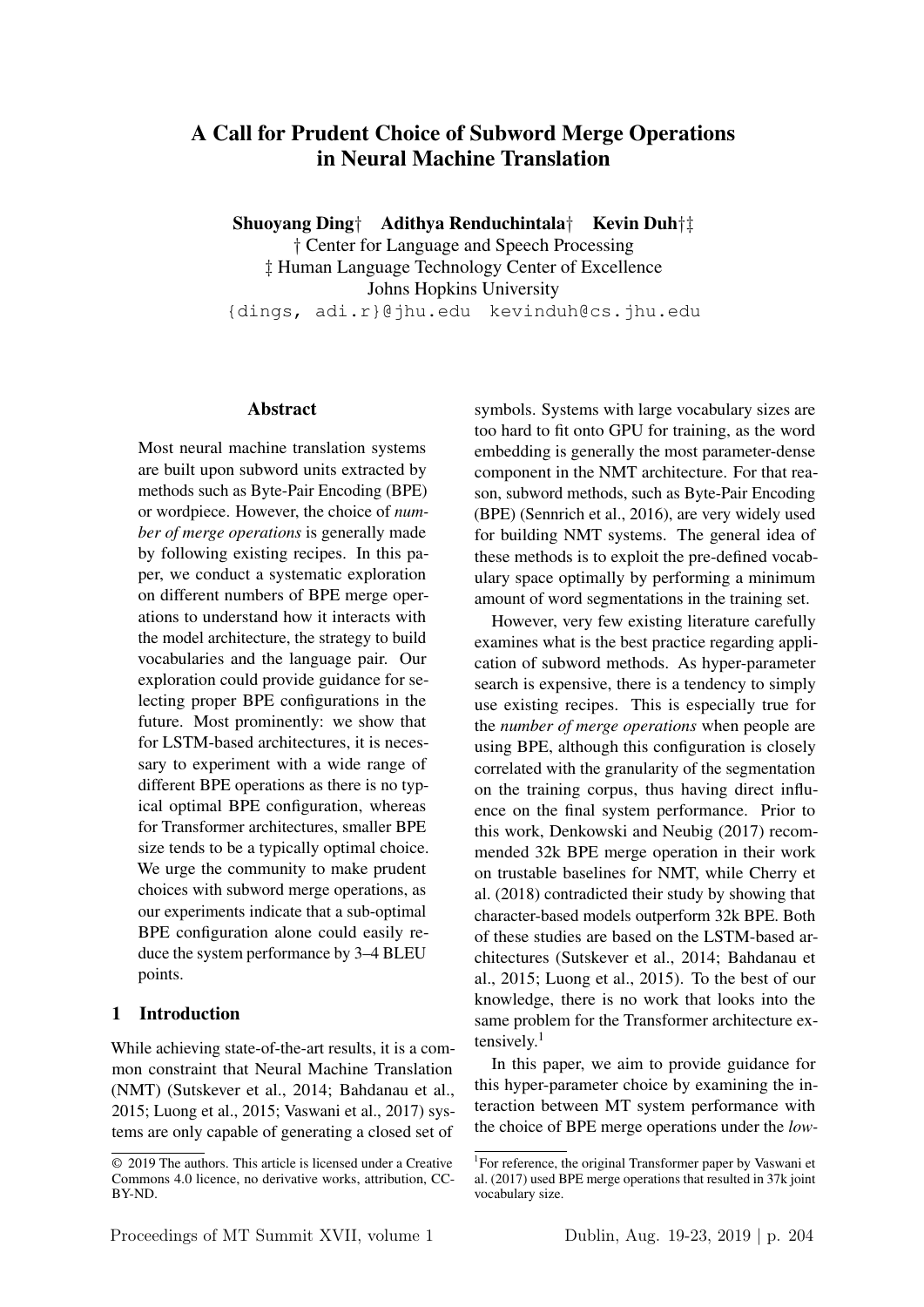

Figure 1: Histogram of BPE merge operations used for in WMT papers from 2017-2018.

*resource setting*. We conjecture that lower resource systems will be more prone to the performance variance introduced by this choice, and the effect might vary with the choice of model architectures and languages. To verify this, we conduct experiments with 5 different architecture setup on 4 language pairs of IWSLT 2016 dataset. In general, we discover that there is no typical optimal choice of merge operations for LSTM-based architectures, but for Transformer architectures, the optimal choice lays between 0–4k, and systems using the traditional 32k merge operations could lose as much as 4 points in BLEU score compared to the optimal choice.

#### 2 Related Work

Currently, the most common subword methods are BPE (Sennrich et al., 2016), wordpiece (Wu et al., 2016) and subword regularization (Kudo, 2018). Subword regularization introduces Bayesian sampling method to incorporate more segmentation variety into the training corpus, thus improving the systems' ability to handle segmentation ambiguity. Yet, the effect of such method is not very thoroughly tested. In this work we will focus on the BPE/wordpiece method. Because the two methods are very similar, throughout the rest of the paper, we will refer to the BPE/wordpiece method as *BPE method* unless otherwise specified.

To the best of our knowledge, no prior work systematically reports findings for a wide range of systems that cover different architectures and both directions of translation for multiple language pairs. While some work has conducted experiments with different BPE settings, they are generally very limited in the range of configurations explored. For example, Sennrich et al. (2016), the original paper that proposed the BPE method, compared the system performance when using 60k separate BPE and 90k joint BPE. They found 90k to work better and used that for their subsequent winning WMT 2017 new translation shared task submission (Sennrich et al., 2017). Wu et al. (2016), on the other hand, found 8k–32k merge operations achieving optimal BLEU score performance for the wordpiece method. Denkowski and Neubig (2017) explored several hyperparameter settings, including number of BPE merge operations, to establish strong baseline for NMT on LSTM-based architectures. While Denkowski and Neubig (2017) showed that BPE models are clearly better than word-level models, their experiments on 16k and 32k BPE configuration did not show much difference. They therefore recommended "32K as a generally effective vocabulary size and 16K as a contrastive condition when building systems on less than 1 million parallel sentences". However, while studying deep characterbased LSTM-based translation models, Cherry et al. (2018) also ran experiments for BPE configurations between 0–32k, and found that the system performance deteriorates with the increasing number of BPE merge operations. Recently, Renduchintala et al. (2018) also showed that it is important to tune the number of BPE merge operations and found no typical optimal BPE configuration for their LSTMbased architecture while sweeping over several language pairs in the low-resource setting. It should be noticed that the results from the above studies actually contradict with each other, and there is still no clear consensus as to what is the best practice for BPE application. Moreover, all the work surveyed above was done with LSTM-based architectures. To this day, we are not aware of any work that explored the interaction of BPE with the Transformer architecture.

To give the readers a better landscape of the current practice, we gather all 44 papers that have been accepted by the research track of Conference of Machine Translation (WMT) through 2017 and 2018. We count different configurations used in a single paper as separate data points. Hence, after removing 8 papers for which BPE is irrelevant, we still manage to obtain 42 data points, shown in Figure 1. It first comes to our attention that 30k–40k is the most popular range for the number of BPE merge operations. This is mostly driven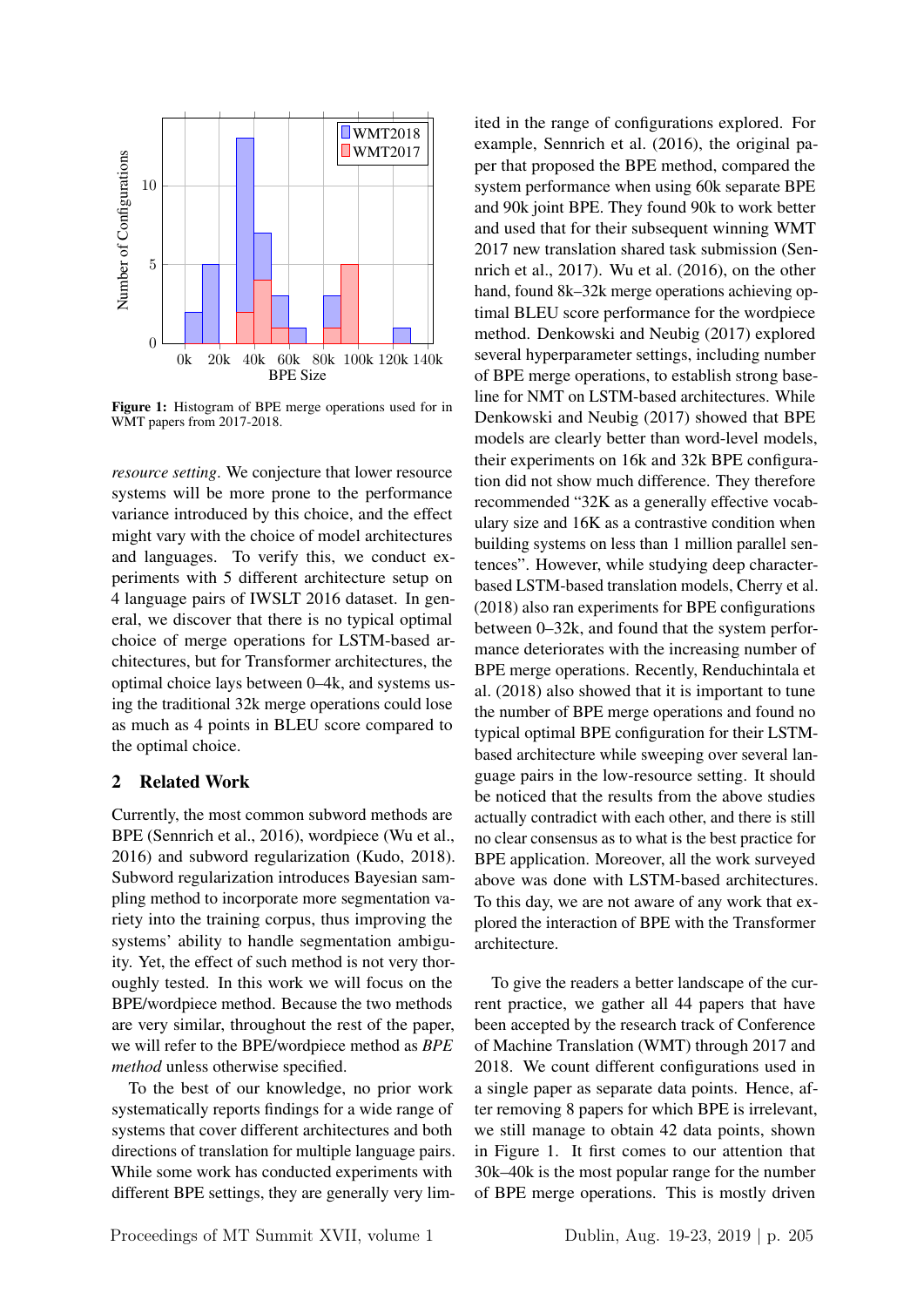by the popularity of two configurations: 30k and 32k. 80k–100k is also pretty popular, which is largely due to configurations 89.5k and 90k. Upon closer examination, we realized that most papers that used 90k were following the configuration in Sennrich et al. (2017), the winning NMT system in the WMT 2017 news translation shared task, but this setup somehow became less popular in 2018. On the other hand, although we are unable to confirm a clear trend-setter, 30k–50k always seems to be a common choice. Moreover, although smaller BPE size got more popular among configurations in 2018, none of the work published in WMT has ever explored BPE size lower than 6k. All of the above observations support our initial claim that we as a community have not yet systematically investigated the entire range of BPE merge operations used in our experiments.

## 3 Analysis Setup

Our goal is to compare the impact of different numbers of BPE merge operations on multiple language pairs and multiple NMT architectures. We experiment with the following BPE merge operation setup: 0 (character-level), 0.5k, 1k, 2k, 4k, 8k, 16k, and 32k, on both translation directions of 4 language pairs and 5 architectures. Additionally, we include 6 more language pairs (with 2 architectures) to study the interaction between linguistic attributes and BPE merge operations.

### 3.1 Dataset

Our experiments are conducted with the all the data from IWSLT 2016 shared task, covering translation of English (en) from and into Arabic (ar), Czech (cs), French (fr) and German (de). As this dataset contains multiple dev and test sets, we concatenate all the dev sets into a single dev set and do the same for the test set as well. To increase language coverage, we also conduct extra experiments with 6 more language pairs from the TED corpus (Qi et al., 2018). We use Brazilian Portuguese (pt), Hebrew (he), Russian (ru), Turkish (tr), Polish (pl) and Hungarian (hu) as our extra languages, paired with English. All the data are tokenized and truecased using the accompanying script from Moses decoder (Koehn et al., 2007) before training and applying BPE models.<sup>2</sup>

We use subword-nmt<sup>3</sup> to train and apply BPE

to our data. Unless otherwise specified, all of our BPE models are trained on the concatenation of the source and target training corpus, i.e. the *joint BPE* scheme in Sennrich et al. (2016). We use SacreBLEU (Post, 2018) to compute BLEU score.<sup>4</sup>

## 3.2 Architecture

We build our NMT system with fairseq (Ott et al., 2019). We use two pre-configured architectures in fairseq for our study, namely lstm-wiseman-iwslt-de-en (referred to as tiny-lstm) and transformer-iwslt-de-en (referred to as deeptransformer), which are the model architecture tuned for their benchmark system trained on IWSLT 2014 German-English data. However, we find (as can be seen from Table 1) that the number of parameters in lstm-tiny is a magnitude lower than deep-transformer mainly due to the fact that the former has a single-layer uni-directional encoder and a single-layer decoder, while the later has 6 encoder and decoder layers. For a fairer comparison we include a deep-lstm architecture with 6 encoder and decoder layers which roughly matches the number of parameters in deep-transformer. To study the effect of BPE on relatively smaller architectures, we also include shallow-transformer and shallow-lstm architectures, both with 2 encoder and decoder layers. The shallow-lstm also use bidirectional LSTM layers in the encoder. These two architectures also roughly match each other in terms of number of parameters. With these 5 architectures, we believe we have covered a wide range of common choices in NMT architectures, especially in low-resource settings. We use Adam optimizer (Kingma and Ba, 2014) for all the experiments we run. For Transformer experiments, we use the learning rate scheduling settings in Vaswani et al. (2017), including the inverse square root learning rate scheduler, 4000 warmup updates and initial warmup learning rate of  $1 \times 10^{-7}$ . For most LSTM experiments, we just use learning rate 0.001 from the start and reduce the learning rate by half every time the loss function fails to improve on the development set. However, we find that for deep-lstm architecture, such learning rate schedule tends to be unstable, which is very similar to training Transformer without the warmup

 $2$ Data processing scripts available at https://github .com/shuoyangd/prudent-bpe.

<sup>3</sup> https://pypi.org/project/subword-nmt/0.3.5/

<sup>4</sup> SacreBLEU signature:BLEU+case.mixed+numrefs.1+ smooth.exp+tok.13a+version.1.2.12.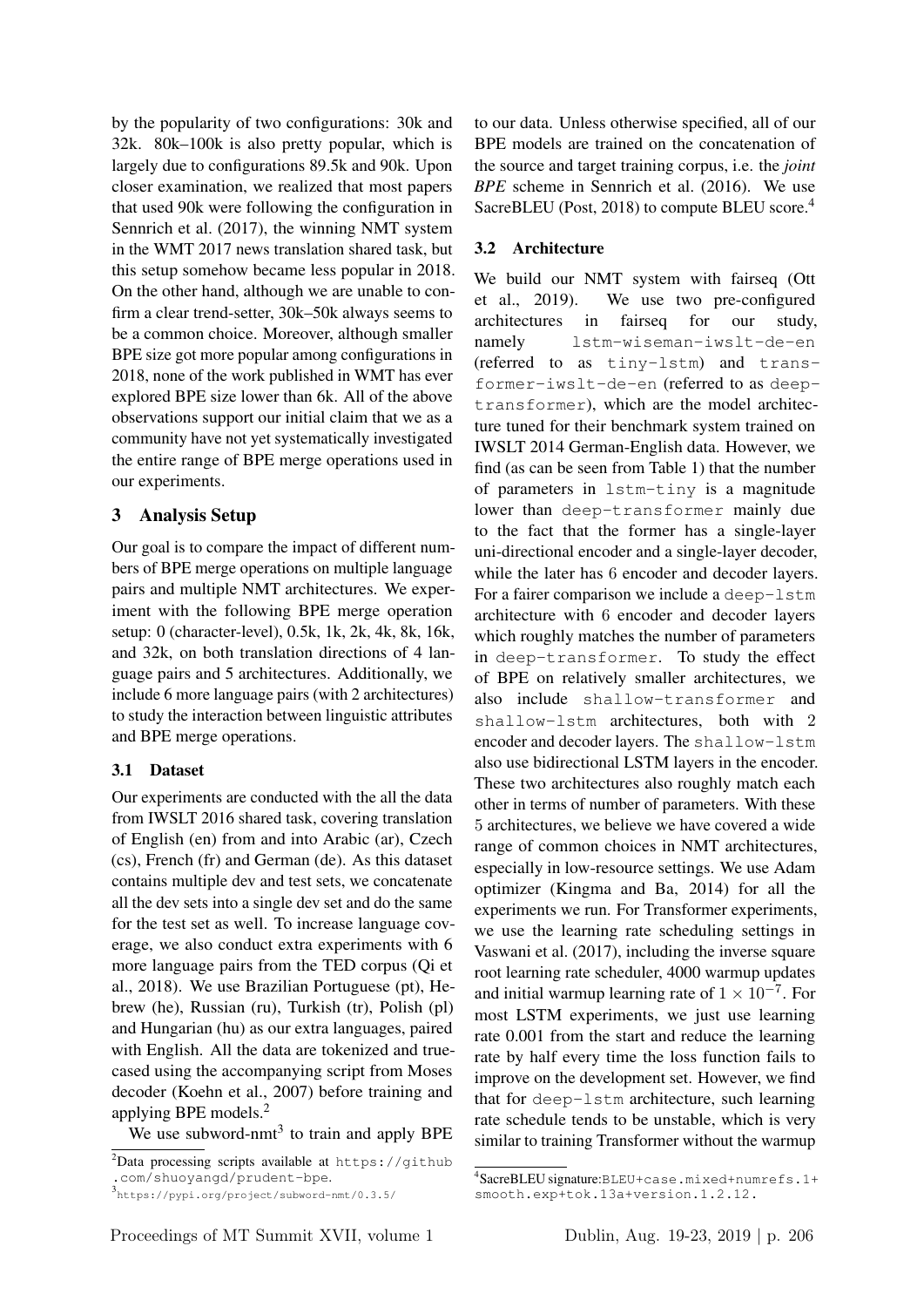|                     | bi-dir | $d_{enc}$ |     | $d_{dec}$ $d_{emb}$ $l$ $N_h$ $N_p$ |               |                |       |
|---------------------|--------|-----------|-----|-------------------------------------|---------------|----------------|-------|
| shallow-transformer | N/A    | 512       | 512 | 512                                 | $\mathcal{D}$ |                | 18.8M |
| deep-transformer    | N/A    | 512       | 512 | 512                                 | 6.            | $\overline{4}$ | 39.8M |
| tiny-lstm           | no     | 256       | 256 | 256                                 |               |                | 5.6M  |
| shallow-lstm        | yes    | 384       | 384 | 384                                 |               |                | 16.4M |
| deep-1stm           | yes    | 384       | 384 | 384                                 | 6             |                | 35.3M |

Table 1: Information of the 5 architectures used for analysis. bi-dir is a boolean representing whether the encoder is bidirectional.  $d_{enc}$ ,  $d_{dec}$  and  $d_{emb}$  are dimension of encoder, decoder and source/target word embedding, respectively. l is the number of encoder/decoder layers.  $N_h$  is the number of attention heads, while  $N_p$  is the number of parameters of the model at 8k BPE merge operations.

learning rate schedule. Applying the same warmup schedule as Transformer experiments works for most deep-lstm architecture except for de-en experiments as BPE size 16k and 32k, for which we have to apply 8000 warmup updates. Per the experiment setting in Vaswani et al. (2017), we also apply label smoothing with  $\varepsilon_{ls} = 0.1$  for all of our Transformer experiments.

#### 4 Analysis

#### 4.1 Analysis 1: Architectures

Table 2 shows the BLEU score for Transformer systems with BPE merge operations ranging from 0 to 32k. The Transformer experiments show a clear trend; large BPE settings of 16k-32k are *not* optimal for low-resource settings. We see that regardless of the direction of translation, the best BLEU score for Transformer-based architectures are somewhere in the 0-1k range. Although there is not much drop for 2k-4k, there is generally a drastic performance drop as the number of BPE merge operation is increased beyond 8k. It should also be noted that the difference between the best and the worst performance is around 3 BLEU points (refer to the  $\delta$  column in Table 2), larger than the improvements claimed in many machine translation papers.

Table 3 shows the BLEU score for LSTM-based architectures trained with BPE merge operations ranging from 0 to 32k. Among the three tables, the shallow-lstm architecture has the minimal variation with regard to different merge operation choices. For tiny-lstm, we observe a drastic performance drop between BPE merge operations 0/500 or 500/1k. But aside from these two settings, the variation is of similar scale to shallow-lstm. For deep-lstm, the variation is even larger than the Transformer architectures, and compared to tiny-lstm and shallow-lstm, the optimal BPE configuration

shifts to BPE sizes on the smaller end. However, we have also noticed that the overall absolute BLEU score of deep-lstm is lower than shallow-lstm despite more parameter is being used. We conjecture that the larger variation and lower BLEU score from the deep-lstm experiments is largely due to the overfitting effect on the small training data. Despite this effect, moving from tiny to deep model, we observe a trend that deeper models tends to make use of smaller BPE size better. In general, we conclude that unlike Transformer architecture, there is no typical optimal BPE configuration setting for the LSTM architecture. Because of this noisiness, we urge that future work using LSTM-based baselines tune their BPE configuration in a wider range on a development set to the extent possible, in order to ensure reasonable comparison.

#### 4.2 Analysis 2: Joint vs Separate BPE

Another question that is not extensively explored in the existing literature is whether *joint BPE* is the definitive better approach to apply BPE. The alternative way, referred to here as separate BPE, is to build separate models for source and target side of the parallel corpus. Sennrich et al. (2016) conducted experiments with both joint and separate BPE, but these experiments were conducted with different BPE size, and not much analysis was conducted on the separate BPE model. Huck et al. (2017) is the only other work we are aware of that used with separate BPE models for their study. It was mentioned that their joint BPE vocabulary of 59500 yielded a German vocabulary twice as large as English, which is an undesirable characteristic for their study.

Before comparing the system performance, we would like to systematically understand how the resulting vocabulary is different when jointly and separately applying BPE. Table 4 shows the two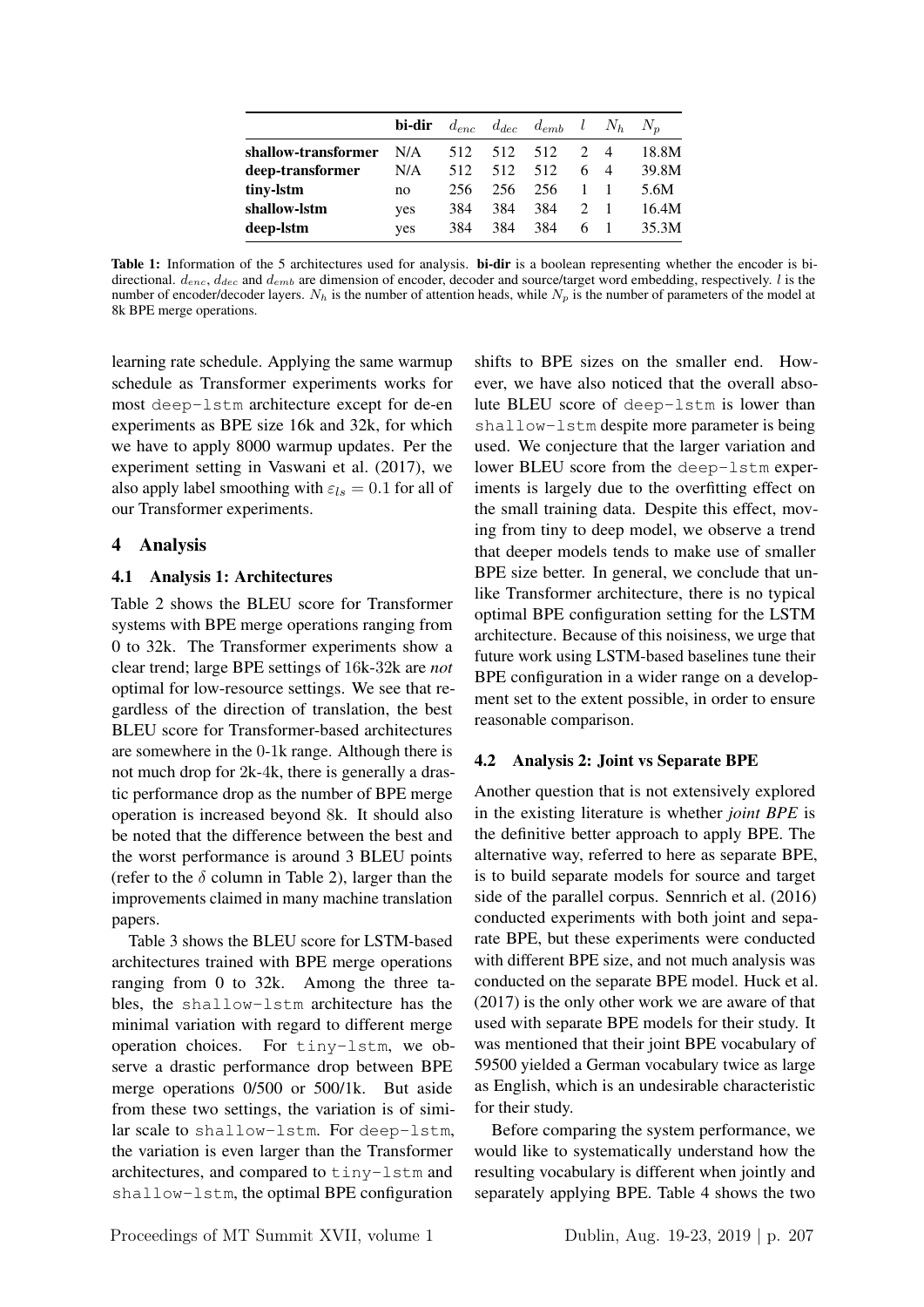|             |       | $\boldsymbol{0}$ | 0.5k | 1k   | 2k   | 4k   | 8k   | 16k  | 32k  | $\delta$ |
|-------------|-------|------------------|------|------|------|------|------|------|------|----------|
|             | ar-en | 30.3             | 30.8 | 30.6 | 30.5 | 30.4 | 29.8 | 28   | 27.5 | 3.3      |
|             | cs-en | 24.6             | 23.3 | 23.0 | 22.7 | 21.2 | 22.6 | 20.6 | 21.0 | 4.0      |
|             | de-en | 28.1             | 28.6 | 28.0 | 28.4 | 27.7 | 27.5 | 26.7 | 25.2 | 3.4      |
| deep-       | fr-en | 28.8             | 29.8 | 29.6 | 29.3 | 28.7 | 28.5 | 27.5 | 26.6 | 3.2      |
| transformer | en-ar | 12.6             | 13.0 | 12.1 | 12.3 | 11.8 | 11.3 | 10.7 | 10.6 | 2.4      |
|             | en-cs | 17.3             | 17.1 | 16.7 | 16.4 | 16.1 | 15.6 | 14.7 | 13.8 | 3.5      |
|             | en-de | 26.1             | 27.4 | 27.4 | 26.1 | 26.3 | 26.1 | 25.8 | 23.9 | 3.5      |
|             | en-fr | 25.2             | 25.6 | 25.3 | 25.5 | 25.3 | 24.7 | 24.1 | 22.8 | 2.8      |
|             | ar-en | 26.4             | 27.9 | 28.7 | 28.5 | 28.6 | 27.7 | 26.2 | 25.5 | 3.2      |
|             | cs-en | 22.4             | 22.6 | 22.3 | 21.8 | 21.7 | 21.1 | 21.1 | 20.1 | 2.5      |
|             | de-en | 25.5             | 27.4 | 27.1 | 27.3 | 27.1 | 25.9 | 24.6 | 23.7 | 3.7      |
| shallow-    | fr-en | 26.3             | 28.0 | 28.9 | 28.0 | 28.0 | 27.4 | 26.1 | 26.1 | 2.7      |
| transformer | en-ar | 11.7             | 11.2 | 11.5 | 11.0 | 11.3 | 10.5 | 9.5  | 9.0  | 2.7      |
|             | en-cs | 16.4             | 16.7 | 16.0 | 16.2 | 14.4 | 14.2 | 13.9 | 13.9 | 2.8      |
|             | en-de | 23.8             | 25.7 | 25.4 | 25.3 | 25.2 | 24.3 | 24.1 | 22.1 | 3.6      |
|             | en-fr | 23.5             | 24.7 | 25.1 | 24.6 | 24.5 | 23.8 | 22.7 | 22.1 | 3.0      |

Table 2: BLEU score for Transformer architectures with multiple BPE configurations. Each score is color-coded by its rank among scores from different BPE configurations in the same row.  $\delta$  is the difference between the best and worst BLEU score of each row.

|             |       | $\boldsymbol{0}$ | 0.5k | 1k   | 2k   | 4k   | 8k   | <b>16k</b> | 32k  | $\delta$ |
|-------------|-------|------------------|------|------|------|------|------|------------|------|----------|
|             | ar-en | 20.6             | 22.1 | 22.4 | 23.0 | 24.1 | 24.2 | 24.2       | 24.0 | 3.6      |
|             | cs-en | 17.8             | 19.1 | 18.8 | 19.0 | 19.2 | 19.5 | 20.7       | 19.1 | 2.9      |
|             | de-en | 21.1             | 22.5 | 23.2 | 23.1 | 23.1 | 23.1 | 23.6       | 23.0 | 2.5      |
| tiny-       | fr-en | 21.8             | 25.3 | 25.3 | 25.4 | 25.1 | 25.3 | 25.1       | 24.7 | 3.6      |
| <b>Istm</b> | en-ar | 8.5              | 8.7  | 9.3  | 8.8  | 8.8  | 8.6  | 8.8        | 8.8  | 0.8      |
|             | en-cs | 11.5             | 12.3 | 13.7 | 13.2 | 13.0 | 14.1 | 14.4       | 13.2 | 2.9      |
|             | en-de | 18.2             | 20.8 | 21.4 | 21.1 | 21.9 | 21.6 | 21.0       | 21.6 | 3.7      |
|             | en-fr | 19.9             | 20.4 | 20.7 | 21.8 | 21.3 | 21.0 | 21.3       | 21.3 | 1.7      |
|             | ar-en | 27.5             | 27.2 | 27.1 | 27.6 | 27.4 | 26.7 | 27.5       | 26.3 | 1.3      |
|             | cs-en | 22.2             | 22.2 | 22.2 | 22.9 | 22.7 | 23.0 | 22.8       | 21.6 | 1.4      |
|             | de-en | 25.7             | 25.9 | 26.0 | 25.9 | 26.4 | 26.3 | 26.1       | 26.5 | 0.8      |
| shallow-    | fr-en | 27.6             | 26.7 | 27.7 | 28.4 | 27.9 | 27.7 | 28.5       | 27.5 | 1.8      |
| <b>Istm</b> | en-ar | 11.0             | 11.0 | 10.7 | 10.4 | 10.6 | 10.6 | 10.4       | 10.1 | 0.9      |
|             | en-cs | 16.1             | 15.7 | 15.8 | 15.3 | 15.8 | 15.5 | 15.8       | 15.6 | 0.8      |
|             | en-de | 24.9             | 25.1 | 23.9 | 24.2 | 25.4 | 25.2 | 25.5       | 25.0 | 1.6      |
|             | en-fr | 24.3             | 23.8 | 23.7 | 24.2 | 23.5 | 24.1 | 23.9       | 23.0 | 1.3      |
|             | ar-en | 21.2             | 25.7 | 27.2 | 27.1 | 25.6 | 24.8 | 25.1       | 22.9 | 4.3      |
|             | cs-en | 19.8             | 22.0 | 18.5 | 21.1 | 20.9 | 21.2 | 20.3       | 15.8 | 6.2      |
|             | de-en | 25.7             | 25.2 | 24.9 | 24.1 | 24.5 | 23.5 | 23.5       | 23.1 | 2.6      |
| deep-       | fr-en | 25.6             | 26.8 | 27.1 | 26.0 | 26.9 | 25.6 | 17.9       | 22.8 | 9.2      |
| <b>Istm</b> | en-ar | 10.9             | 10.2 | 10.3 | 7.5  | 9.5  | 9.4  | 7.2        | 8.0  | 3.7      |
|             | en-cs | 13.7             | 14.6 | 15.3 | 14.6 | 12.2 | 12.6 | 11.9       | 12.6 | 3.4      |
|             | en-de | 22.4             | 24.9 | 23.6 | 23.9 | 22.4 | 24.0 | 24.3       | 23.4 | 2.5      |
|             | en-fr | 23.1             | 22.9 | 23.5 | 23.1 | 22.2 | 22.0 | 18.0       | 20.0 | 5.5      |

Table 3: BLEU score for LSTM architectures with multiple BPE configurations. Each score is color-coded by its rank among scores from different BPE configurations in the same row.  $\delta$  is the difference between the best and worst BLEU score of each row.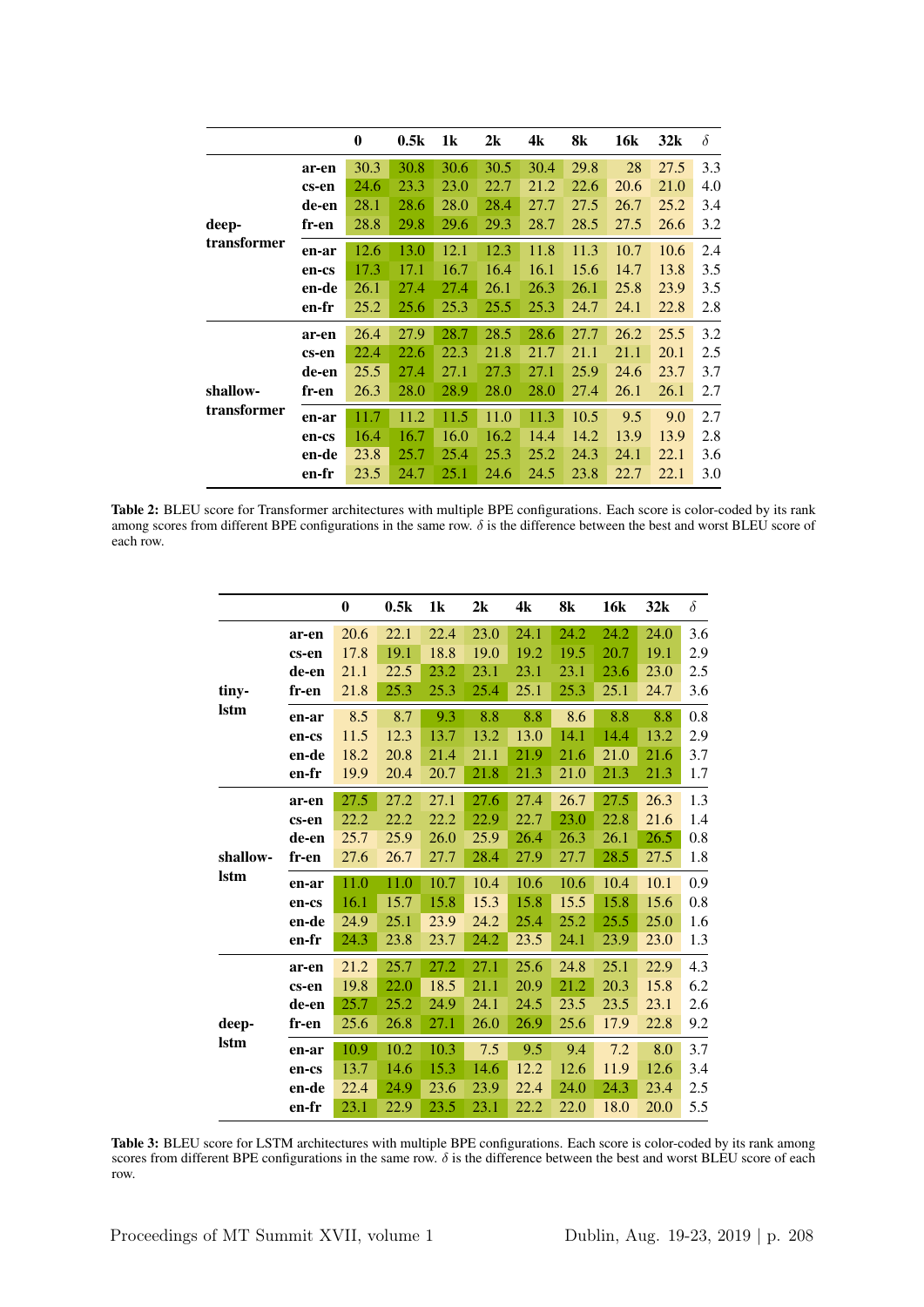|       |             | <b>Char</b> |    | <b>Separate BPE</b> |                                                                                                  | Joint BPE |      |     |  |
|-------|-------------|-------------|----|---------------------|--------------------------------------------------------------------------------------------------|-----------|------|-----|--|
|       |             |             | 2k | 8k                  | $32k$ 2k                                                                                         |           | 8k — | 32k |  |
| ar-en | tøt.        |             |    |                     | $src$ 0.49k 2.48k 8.47k 32.36k 2.46k 7.98k 26.11k<br>0.24k 2.23k 8.17k 30.45k 1.27k 4.06k 13.45k |           |      |     |  |
| fr-en | src<br>tøt. |             |    |                     | 0.30k 2.30k 8.26k 31.23k 2.18k 7.14k 24.48k<br>0.23k 2.22k 8.16k 30.40k 1.94k 6.10k 20.45k       |           |      |     |  |

Table 4: Vocabulary size after applying separate and joint BPE for ar-en and fr-en language pair.

|             |       | <b>Best</b><br>Sep. | <b>Best</b><br>Joint | Worst<br>Sep. | Worst<br>Joint |
|-------------|-------|---------------------|----------------------|---------------|----------------|
|             | ar-en | 24.3                | 24.2                 | 20.6          | 20.6           |
|             | cs-en | 20.2                | 20.7                 | 17.8          | 17.8           |
|             | de-en | 23.3                | 23.6                 | 21.1          | 21.1           |
| tiny-       | fr-en | 25.0                | 25.4                 | 21.8          | 21.8           |
| lstm        | en-ar | 9.1                 | 9.3                  | 8.3           | 8.5            |
|             | en-cs | 15.2                | 14.4                 | 11.5          | 11.5           |
|             | en-de | 21.8                | 21.9                 | 18.2          | 18.2           |
|             | en-fr | 21.1                | 21.8                 | 19.9          | 19.9           |
|             | ar-en | 31.0                | 30.8                 | 26.8          | 27.5           |
|             | cs-en | 24.6                | 24.6                 | 19.0          | 20.6           |
|             | de-en | 28.1                | 28.6                 | 24.8          | 25.2           |
| deep-       | fr-en | 28.8                | 29.8                 | 27.3          | 26.6           |
| transformer | en-ar | 12.0                | 13.0                 | 9.6           | 10.6           |
|             | en-cs | 17.3                | 17.3                 | 13.0          | 13.8           |
|             | en-de | 27.3                | 27.4                 | 23.8          | 23.9           |
|             | en-fr | 24.0                | 25.6                 | 22.5          | 22.8           |

Table 5: Best and worst BLEU score with tiny-lstm and deep-transformer for joint and separate BPE models.

most typical cases for this comparison, namely the Arabic-English language pair and the French-English language pair. The reason these two language pairs are typical is that for Arabic-English, the scripts of the two languages are completely different, while the French and English scripts only have minor difference. It could be seen that for Arabic-English language pair, the Arabic vocabulary size is always roughly twice the size of the English vocabulary. Upon closer examination, we see that roughly half of the Arabic vocabulary is consisted of English words and subwords, scattering over around 2% of the lines in the Arabic side of the training corpus.<sup>5</sup> Hence, for most sentence pairs in the training data, the *effective* Arabic and English vocabulary under joint BPE model is still roughly the same size. On the other hand, because of extensive subword vocabulary sharing, at lower

BPE size, the vocabulary size for French and English is always roughly the same as the number of BPE merge operations regardless of separate or joint BPE. However, this equality starts to diverge as more BPE merge operations are conducted, because the vocabulary difference between French and English starts to play out in this scenario. Unlike Arabic-English, it is hard to predict what is the resulting BPE size from the number of merge operations used, because it is hard to know how many resulting subwords will be shared between the two languages.

Table 5 shows our experimental results with separate/joint BPE and our base architectures.<sup>6</sup> With the configurations we explore, the difference between the best separate/joint BPE performance seems minimal. On the other hand, while the worst BPE configuration remains the same for separate BPE models, we see even worse performance for Transformer at 32k separate BPE most of the time. We think this is a continuation of the trend observed in our main results, as the vocabulary size tends to be even larger than joint BPE when applying separate BPE models.

Given the negligible difference in model performance, we think it is not necessary to sweep BPE merge operations for both joint and separate settings. It is sufficient to focus on the setting that makes the most sense for the task at hand, and focus on hyper parameter search within that setting.

### 4.3 Analysis 3: Languages

We are interested in what properties of the language have the most impact on the variance of BLEU score with regard to different BPE configurations. For our main experiments, we can already see a pretty consistent trend that for deep-transformer architecture, 0.5k and 32k merge operations always roughly correspond to the best and worst BPE configurations, respectively.

<sup>5</sup>These English tokens are generally English names, URLs or other untranslated concepts or acronyms.

<sup>&</sup>lt;sup>6</sup>We only run experiments on 2k, 8k and 32k to save computation time.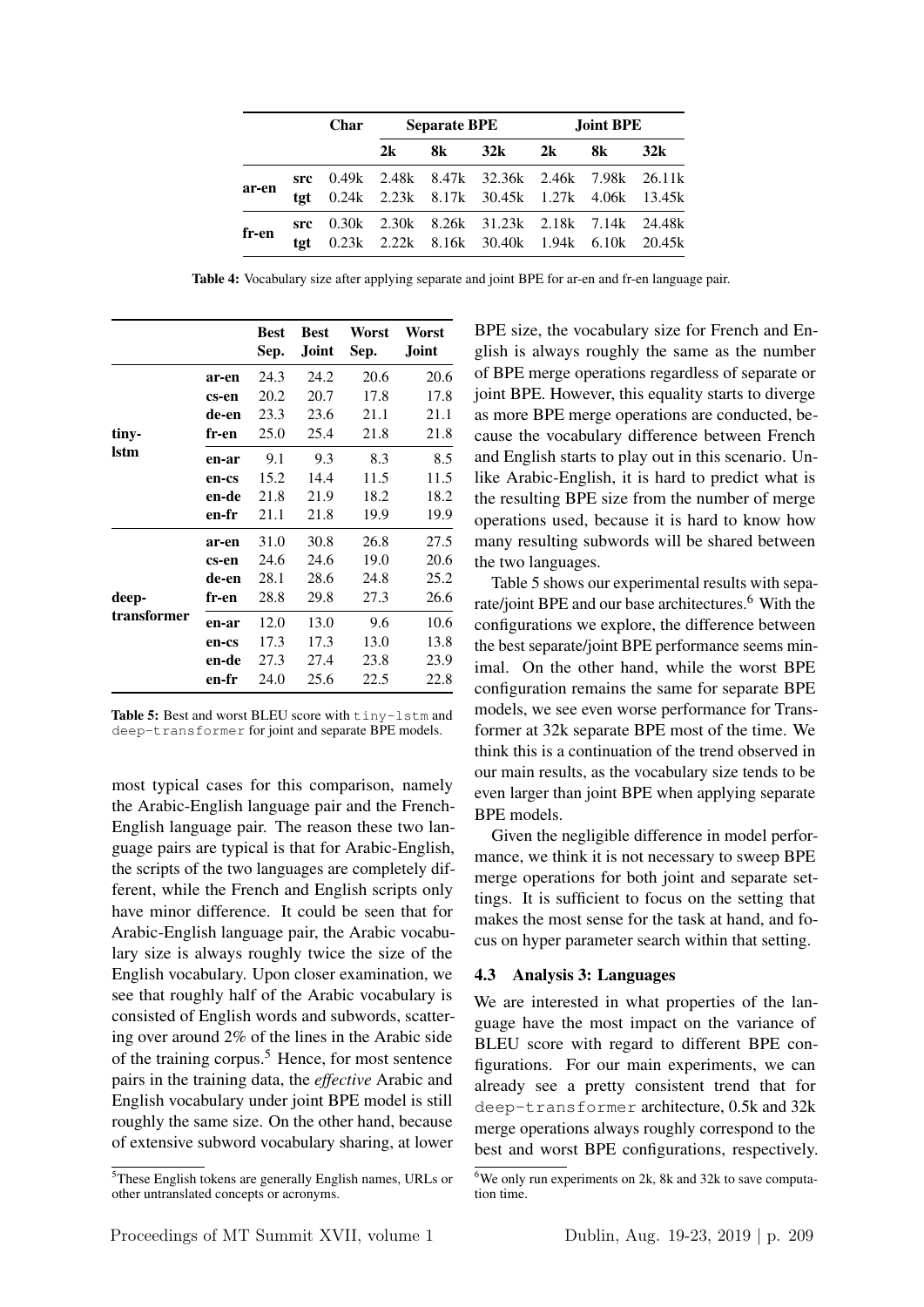|  | 0.5k $32k \delta$ |                                         | 0.5k $32k \delta$ |  |
|--|-------------------|-----------------------------------------|-------------------|--|
|  |                   | pt-en 36.3 34.7 1.6 en-pt 38.5 35.6 2.9 |                   |  |
|  |                   | he-en 31.1 28.6 2.5 en-he 26.2 22.9 3.3 |                   |  |
|  |                   | tr-en 20.9 17.8 3.1 en-tr 13.0 9.8 3.2  |                   |  |
|  |                   | ru-en 19.9 18.0 1.9 en-ru 19.1 16.6 2.5 |                   |  |
|  |                   | pl-en 19.3 16.7 2.6 en-pl 16.7 13.4 3.3 |                   |  |
|  |                   | hu-en 20.8 16.8 4.0 en-hu 16.0 12.6 3.4 |                   |  |
|  |                   |                                         |                   |  |

Table 6: BLEU score for the 6 extra language pairs in multilingual-TED dataset with deep-transformer architecture.

|                | coef.    | std. error | $p$ -value |
|----------------|----------|------------|------------|
| $f_1$          | 0.575    | 1.345      | 0.677      |
| $f_2$          | $-0.460$ | 1.345      | 0.738      |
| $f_3$          | $-1.998$ | 1.983      | 0.333      |
| f <sub>4</sub> | 0.304    | 0.360      | 0.415      |
| $f_5$          | 1.060    | 0.639      | 0.123      |
| $f_6$          | 1.169    | 0.516      | 0.043      |
| $f_7$          | 0.913    | 0.314      | 0.013      |
| f8             | 0.340    | 0.367      | 0.373      |
| f9             | 1.280    | 0.755      | 0.116      |

Table 7: Coefficient from regression analysis and their corresponding standard error and  $p$ -values.  $f_1$  and  $f_2$  are source and target type/token ratio, respectively.  $f_3$  is alignment ratio.  $f_4-f_6$  are binary features for source-side morphological type (fusional, introflexive and agglutinative) and  $f_7-f_9$  are the same for target.

To add more data points, we assume 0.5k and 32k are always the best and the worst configurations and build systems with these two configurations with both translation directions of 6 more languages pairs, namely, translating of English into and out of Brazilian Portuguese (pt), Hebrew (he), Russian (ru), Turkish (tr), Polish (pl) and Hungarian (hu). Table 6 shows the result with these 6 language pairs. We note that our observation for the 4 language pairs generalize well for the extra 6 language pairs, and we observe a similar magnitude of performance drop as the other language pairs moving from 0.5k to 32k.

To acquire insights for the aforementioned problem, we conduct a linear regression analysis using the linguistic features of the the 10 language pairs as independent variables and BLEU score difference between 0.5k and 32k merge operation settings as the dependent variable.<sup>7</sup> The linguistic features of our interest are described as follows:

• Type/Token Ratio: Taken from Bentz et al.

(2016) this is the ratio between number of token types and the number of tokens in the training corpus, ranging [0, 1]. These are computed separately for source and target language and denoted as  $f_1$  and  $f_2$  respectively.

- Alignment Ratio: Also taken from Bentz et al. (2016), this is the relative difference between the number of many-to-one alignments and one-to-many alignments in the training corpus, ranging  $[-1, 1]$ . We follow the same alignment setting as in Renduchintala et al. (2018). This is computed together for each parallel training corpus and denoted as  $f_3$ .
- Morphological Type: We then use a set of binary features to indicate if a language exhibits a certain morphological patterns. We take morphological features from Gerz et al. (2018), where for each language a morphological type from the following categories was assigned: *Isolating*, *Fusional*, *Introflexive* and *Agglutinative*. None of the languages we use exhibit *Isolating* morphology which leaves us with 6 binary features. The features  $f_4, f_5$ and  $f_6$  indicates the presence (or absence) of *fusional*, *introflexive* and *agglutinative* morphological patterns respectively for the source language and  $f_7$ ,  $f_8$ ,  $f_9$  indicate the same for the target side.

The 9 features are re-normalized to the  $[0, 1]$  region with the min-max normalization. Our linear regression analysis is conducted with Ordinary Least Squares (OLS) model in the Python statsmodels $8$ package.

Table 7 shows the regression result. Surprisingly, we don't see any strong correlation between the type/token ratio, alignment ratio and the variance in BPE. On the other hand, the regression points out that having agglutinative language on the source side and fusional language on the target side increases such variance. While we have seen significant BPE variances for all the experiments with Transformer, we think future work should be especially cautious with systems that translate out of agglutinative language and into fusional language (note that English is classified as fusional language in this regime).

### 4.4 Analysis 4: Variance with Random Seeds

Since our experiments are under low-resource settings, it is important to examine whether the trends

 $<sup>7</sup>$ Note that for language pairs in our main results, these may</sup> not necessarily the best or the worst system. But the readers shall see that the difference is pretty minimal.

<sup>8</sup> https://pypi.org/project/statsmodels/0.9.0/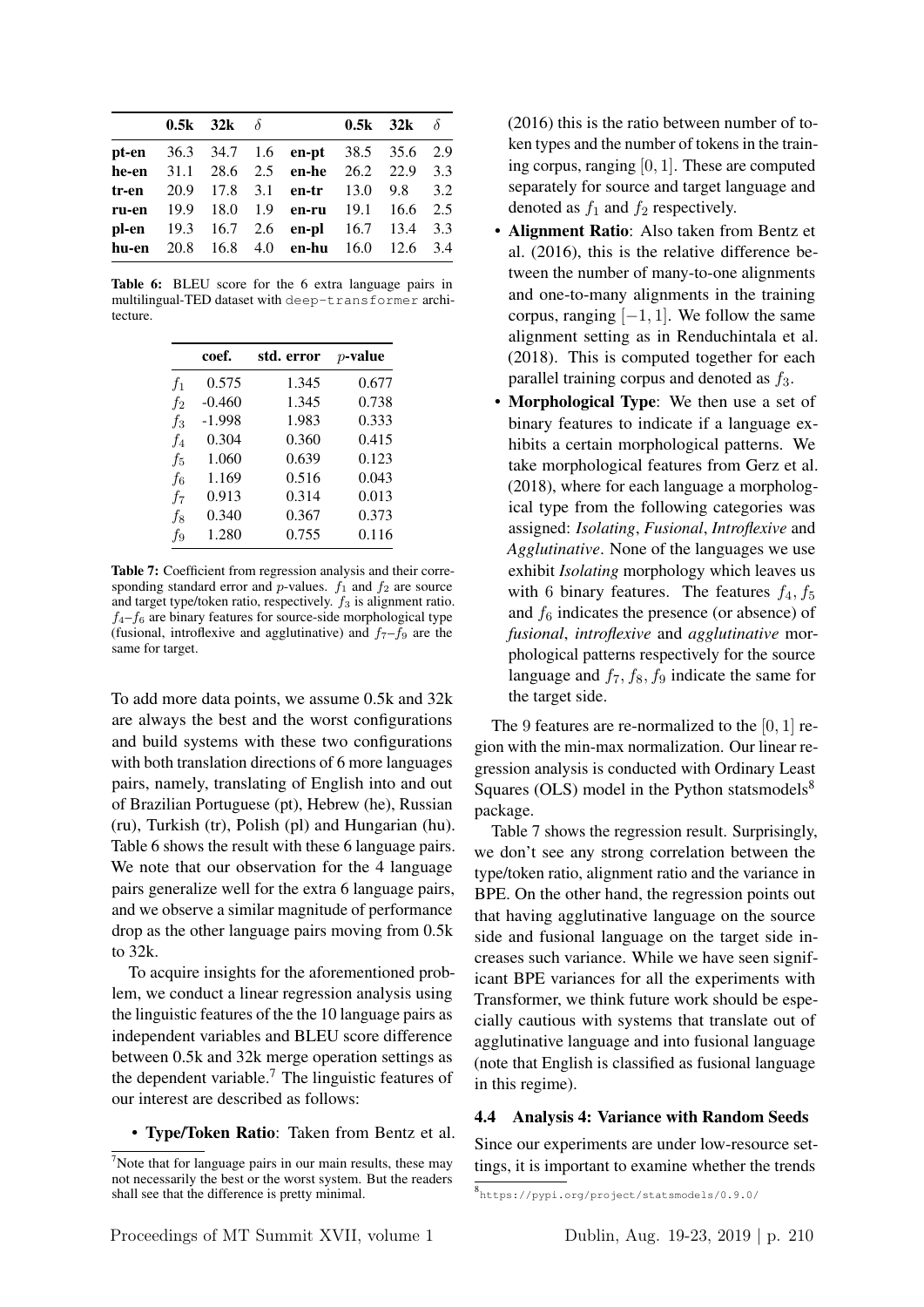

Figure 2: Scatter plots for the variance analysis of deep-transformer system. Each dot in the plot represents the BLEU score for one random restart, while the color code follows the result ranking of its corresponding system configuration in Table 2.

we observe above are due to different system configurations or mostly variance of random seeds. As it is expensive to re-run all the systems multiple times, we only conduct such analysis on the deep-transformer architecture and ar-en and en-ar language pairs. We choose to focus on Transformer architecture because we observe more consistent trend for Transformer than LSTM. Hence, it is more interesting to see how well it holds against the randomness in training. To conduct such analysis, we run each system configuration for three more times with different random seeds resulting in four points for each system configuration.

Figure 2 shows the scatter plots of BLEU scores for each random restart under each system configuration. Ideally, the BLEU scores from multiple random restarts of the system configurations should preserve the same ranking as the results in Table 2. It can be seen that, the results from the top-3 BPE configurations are often clustered together (indicating low variance) and the rankings of the other configurations are preserved pretty well. Specifically, even best instances among multiple random restarts with 16k and 32k BPE merge operations fall pretty far from those with top configurations, further verifying our previous observations on the Transformer architecture.

#### 4.5 Analysis 5: High-Resource Setting

While this paper focuses on low-resource settings, we conduct one set of experiments with a highresource language pair to see if our results generalize to high-resource settings. This experiment is conducted with all WMT 2017 Russian-English

(ru-en) data except the UN dataset, which includes 2.61M sentence pairs in total. We use the test sets from news translation shared task of WMT 2012- 2016 as the development data and test on WMT 2017 test set. Due to computation constraints, we only experiment with deep-transformer architecture. All the other configurations are exactly the same as the low-resource experiments.

Table 8 summarizes the results. First, notice that the overall variance of results under different BPE configurations is relatively smaller than the lowresource experiments, verifying our intuition that it is especially important to tune BPE size under lowresource settings. Besides, the trend in this setting is also very different from what is shown in Table 2. Specifically, the best results are often obtained with larger BPE sizes, which explains why these configurations were preferred by previous analysis. It could hence be concluded that the analysis results in this paper should *not* be generalized to high-source settings. We leave comprehensive analysis with high-resource language pairs for future work.

### 5 Conclusion

We conduct a systematic exploration over various numbers of BPE merge operations to understand its interaction with system performance. We conduct this investigation over 5 different NMT architectures including encoder-decoder and Transformer, and 4 language pairs in both translation directions. We leave systematic study on the effect of BPE on high-resource settings and more language pairs, especially morphologically isolating languages, for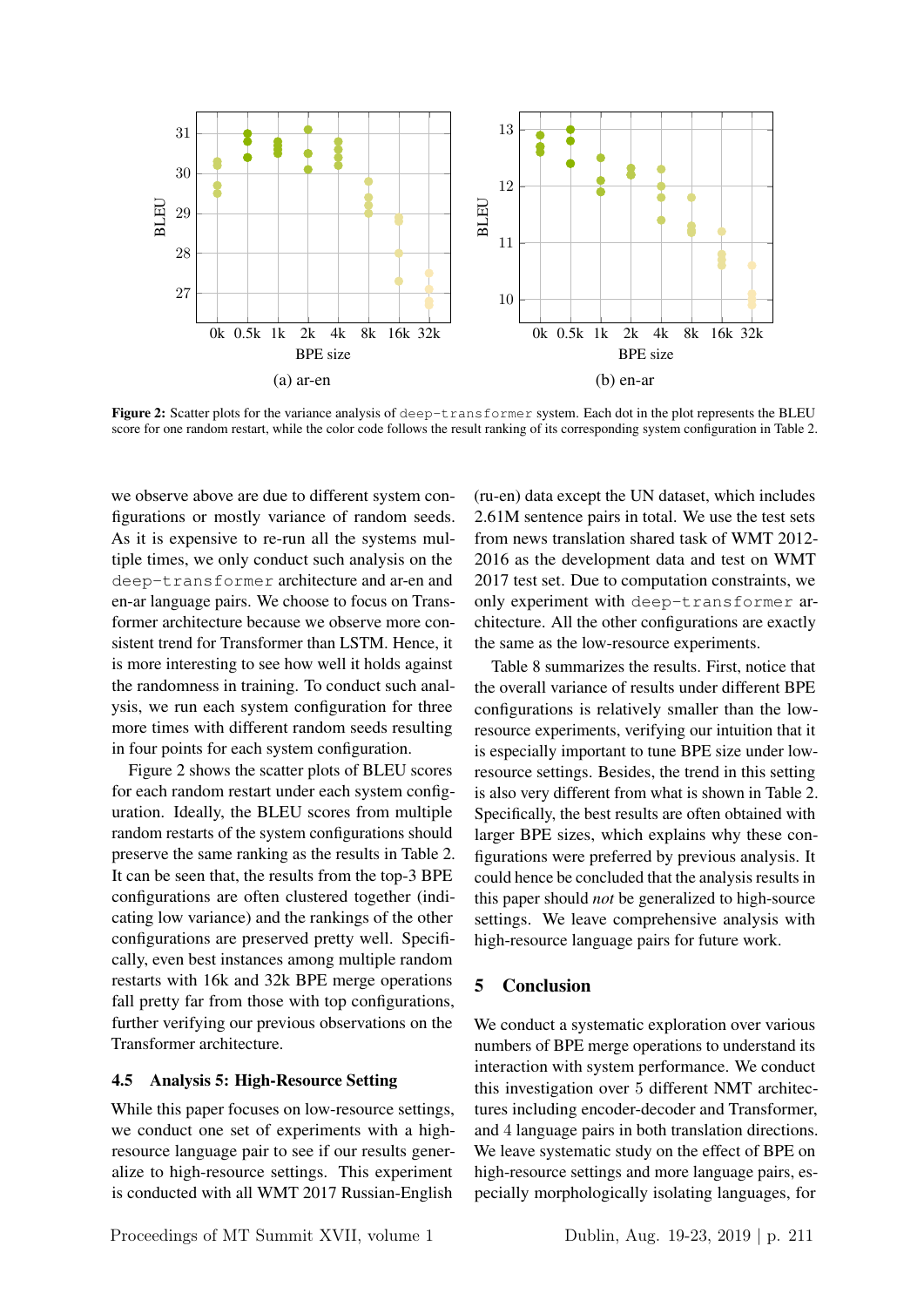|                                                          | <b>0.5k 1k 2k 4k 8k 16k 32k</b> $\delta$ |  |  |  |  |
|----------------------------------------------------------|------------------------------------------|--|--|--|--|
| <b>ru-en</b> 29.3 30.4 30.0 30.3 30.6 30.9 31.0 30.9 1.7 |                                          |  |  |  |  |
| en-ru 28.0 29.1 29.1 29.5 29.5 29.8 30.0 30.0 2.0        |                                          |  |  |  |  |

Table 8: BLEU score for deep-transformer architecture under high-resource setting, with multiple BPE configurations. Each score is color-coded by its rank among scores from different BPE configurations in the same row.  $\delta$  is the difference between the best and worst BLEU score of each row.

future work. Subword regularization could also be studied in this manner.

Based on the findings, we make the following recommendations for selecting BPE merge operations in the future:

- For Transformer-based architectures, we recommend the sweep be concentrated in the  $0 - 4k$  range.
- For Shallow LSTM architectures, we find no typically optimal BPE merge operation and therefore urge future work to sweep over  $0 -$ 32k to the extent possible.
- We find no significant performance differences between joint BPE and seperate BPE and therefore recommend BPE sweep be conducted with either of these settings.

Furthermore, we strongly urge that the aforementioned checks be conducted when translating into fusional languages (such as English or French) or when translating from agglutinative languages (such as Turkish).

Our hope is that future work could take the experiments presented here to guide their choices regarding BPE and wordpiece configurations, and that readers of low-resource NMT papers call for appropriate skepticism when the BPE configuration for the experiments appears to be sub-optimal.

### Acknowledgments

This work is supported in part by the Office of the Director of National Intelligence, Intelligence Advanced Research Projects Activity (IARPA), via contract #FA8650-17-C-9115. The views and conclusions contained herein are those of the authors and should not be interpreted as necessarily representing the official policies, either expressed or implied, of the sponsors.

#### References

Bahdanau, Dzmitry, Kyunghyun Cho, and Yoshua Bengio. 2015. Neural machine translation by jointly learning to align and translate. In *3rd International Conference on Learning Representations, ICLR 2015, San Diego, CA, USA, May 7-9, 2015, Conference Track Proceedings*.

- Bentz, Christian, Tatyana Ruzsics, Alexander Koplenig, and Tanja Samardzic. 2016. A comparison between morphological complexity measures: typological data vs. language corpora. In *Proceedings of the Workshop on Computational Linguistics for Linguistic Complexity (CL4LC)*, pages 142–153.
- Cherry, Colin, George Foster, Ankur Bapna, Orhan Firat, and Wolfgang Macherey. 2018. Revisiting character-based neural machine translation with capacity and compression. In *Proceedings of the 2018 Conference on Empirical Methods in Natural Language Processing, Brussels, Belgium, October 31 - November 4, 2018*, pages 4295–4305.
- Denkowski, Michael J. and Graham Neubig. 2017. Stronger baselines for trustable results in neural machine translation. In *Proceedings of the First Workshop on Neural Machine Translation, NMT@ACL 2017, Vancouver, Canada, August 4, 2017*, pages 18– 27.
- Gerz, Daniela, Ivan Vulic, Edoardo Maria Ponti, Roi ´ Reichart, and Anna Korhonen. 2018. On the relation between linguistic typology and (limitations of) multilingual language modeling. In *Proceedings of the 2018 Conference on Empirical Methods in Natural Language Processing*, pages 316–327, Brussels, Belgium, October-November. Association for Computational Linguistics.
- Huck, Matthias, Simon Riess, and Alexander M. Fraser. 2017. Target-side word segmentation strategies for neural machine translation. In *Proceedings of the Second Conference on Machine Translation, WMT 2017, Copenhagen, Denmark, September 7-8, 2017*, pages 56–67.
- Kingma, Diederik P and Jimmy Ba. 2014. Adam: A method for stochastic optimization. *arXiv preprint arXiv:1412.6980*.
- Koehn, Philipp, Hieu Hoang, Alexandra Birch, Chris Callison-Burch, Marcello Federico, Nicola Bertoldi, Brooke Cowan, Wade Shen, Christine Moran, Richard Zens, Chris Dyer, Ondrej Bojar, Alexandra Constantin, and Evan Herbst. 2007. Moses: Open source toolkit for statistical machine translation. In *ACL 2007, Proceedings of the 45th Annual Meeting of the Association for Computational Linguistics, June 23-30, 2007, Prague, Czech Republic*.